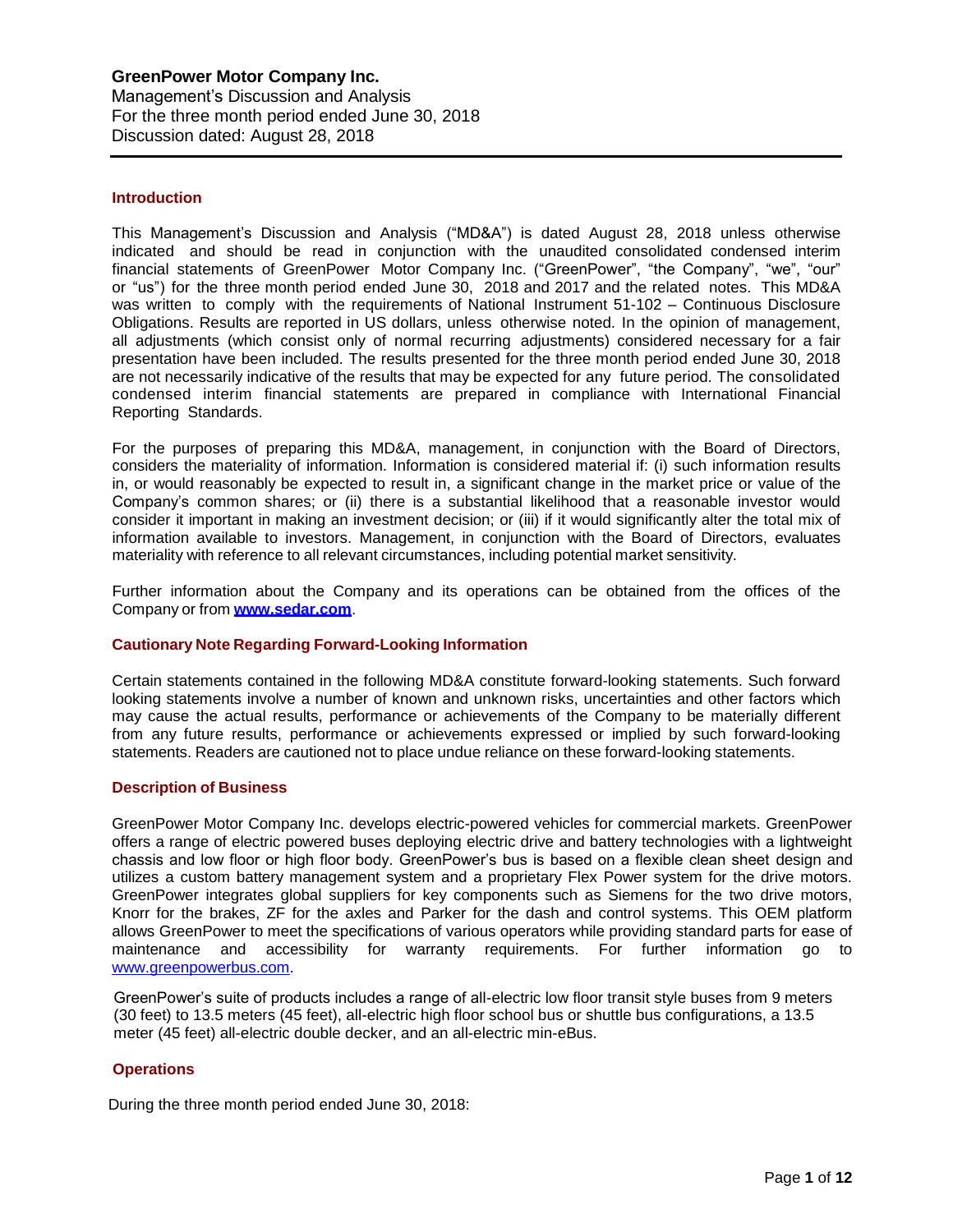Management's Discussion and Analysis For the three month period ended June 30, 2018 Discussion dated: August 28, 2018

At June 30, 2018 GreenPower had a total of 22 vehicles in various stages of production including six EV350's, six Synapse 72 school buses and ten EV Stars.

GreenPower completed and delivered an additional three forty foot low floor transit style buses for Porterville bringing the total number of buses completed and delivered to five out of an order of ten buses. The next three EV350 buses for Porterville are substantially completed with the remaining two well into production.

 GreenPower continued production on six Synapse 72 school buses. The rolling chassis had been substantially completed for the first three and the remaining three were well into production.

Finally, GreenPower is producing 10 EV Star Min-eBuses with the first two expected to be completed in September.

Highlights for the quarter included:

- The Company entered into an exclusive factory representative agreement with Creative Bus Sales, the U.S.'s largest bus dealer for sales, parts and service with 19 physical locations, a 75-person sales team and 200+ service and support staff.
- Received order from Creative Bus Sales for 100 buses.
- Secured the first sale of the EV Star all-electric Mini-eBus to the Port of Oakland as an employee shuttle for on-property transportation.
- Received order for two EV Star All-Electric Mini–eBuses from the University of California San Francisco, San Francisco's second-largest employer.
- Sold three EV350 forty foot low floor transit style buses during the quarter.
- Synapse 72 school bus demonstrations at 14 different school districts
- Demonstrated the Synapse Shuttle with the Los Angeles Sheriff's Department
- Demonstrations with the EV350 forty foot bus and the all-electric double decker bus
- Obtained a revolving operating demand loan for US \$2,000,000 from BMO Bank of Montreal to be used to primarily finance production costs for GreenPower's buses.
- Attended CALACT Spring 2018 conference and the EV350 forty foot transit bus was driven from Porterville to Long Beach using only 50% of its battery power.
- Attended the Advanced Clean Technology (ACT) Expo, CASTA in Colorado Springs, Prop 39 school bus replacement program as well as Creative Bus sales training
- The shareholders approved the shareholder rights plan.
- At the quarter-end the Company had positive working capital of \$1.9 million.

As at June 30, 2018, the Company had:

- Three EV350's, an EV school bus and charging stations classified as equipment on the balance sheet totaling \$1,415,639.
- Work in process inventory and production supplies representing EV350's, an EV250, EVStar's, and Synapse 72 school buses totaling \$2,651,162 and;
- Finished goods inventory representing charging stations and an EV250 totaling \$496,161.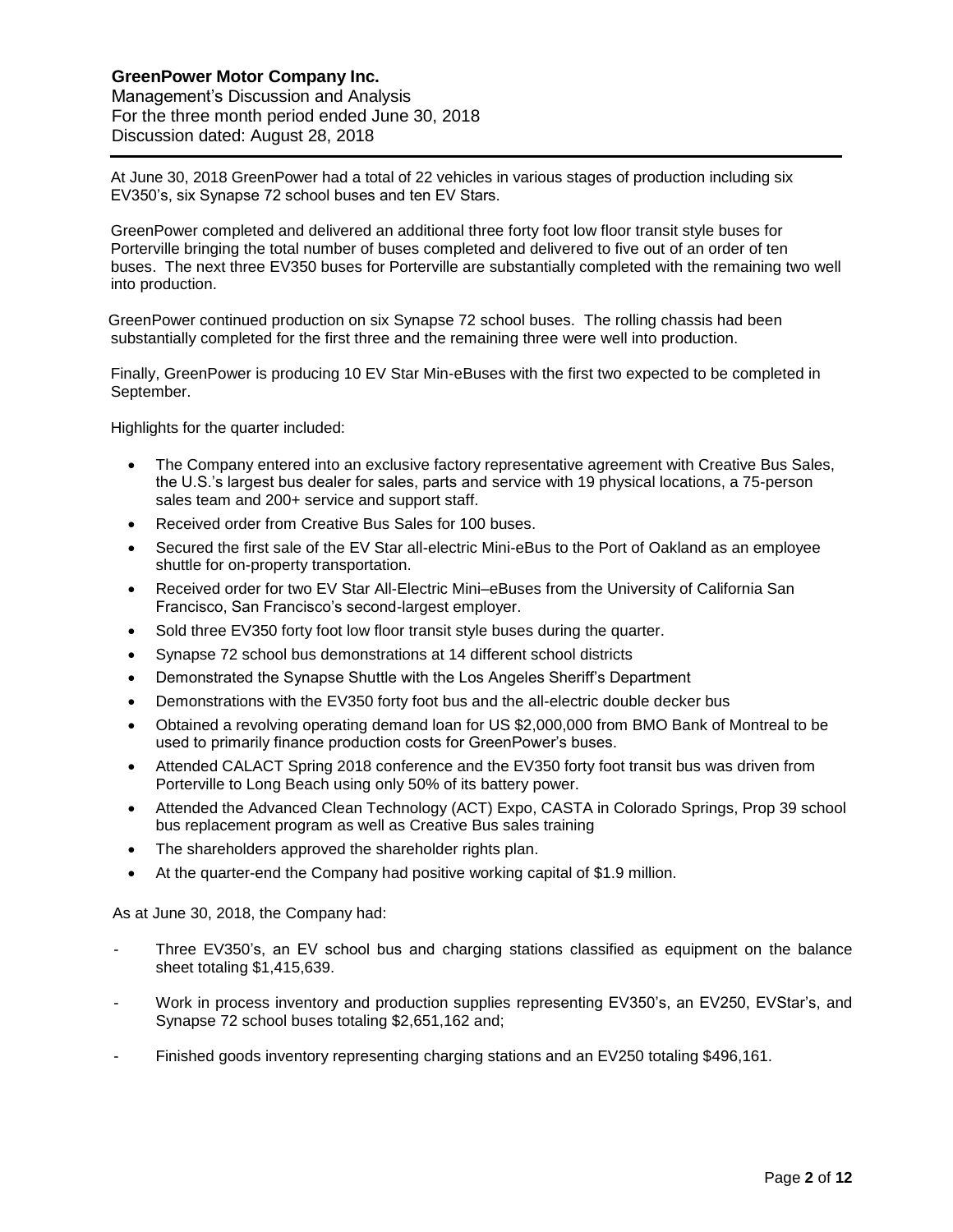## **Trends**

The Company does not know of any trends, commitments, events, or uncertainty that are expected to have a material effect on the Company's business, financial condition, or results of operations other than as disclosed herein under "Risk Factors" and the paragraph below.

#### **Results of Operations**

#### For the three month period ended June 30, 2018

For the three month period ended June 30, 2018 the Company recorded revenues of \$2,480,412 and cost of revenues of \$1,612,229 generating a gross profit of \$868,183 or 35% of revenues. The revenue was generated from the sale of three EV 350's. Operating costs consists of administrative fees of \$476,696 relating to salaries, project management, accounting, and administrative services; transportation costs of \$54,861 which relate to the use of trucks, trailers, contractors as well as other operational costs needed to transport company products around North America; travel, accommodation, meals and entertainment costs of \$66,712 related to travel for project management, demonstration of company products, and trade shows; product development costs of \$163,622; sales and marketing costs of \$126,374; interest and accretion on the convertible debentures and promissory note of \$242,474; professional fees of \$81,176 consisting of legal and audit fees; as well as \$92,806 of non-cash sharebased compensation expense and depreciation of \$114,690. The remaining operating costs for the period amounted to \$77,951 in general corporate expenses resulting in a consolidated net loss of \$629,179. Non-cash expenses consisting of depreciation, share-based compensation, and accretion totaled \$296,103 in the three month period.

The consolidated total comprehensive loss for the three month period was impacted by \$5,872 of other comprehensive income as a result of the translation of the entities with a different functional currency than presentation currency.

## For the three month period ended June 30, 2017

The Company had a consolidated net loss of \$1,328,938 for the three months ended June 30, 2017, including revenues of \$28,765 which related to income generated from the lease of the EV550. Operating costs for the period amounted to \$1,356,986 and consists of administrative fees of \$267,139 relating to salaries, project management, accounting, and administrative services; transportation costs of \$72,067 which related to the use of trucks, trailers, contractors as well as other operational costs needed to transport company products around North America; travel, accommodation, meals and entertainment costs of \$112,254 related to travel for project management, demonstration of company products, and trade shows; product development costs of \$97,854; sales and marketing costs of \$103,904; interest and accretion on the convertible debentures and promissory note of \$55,349; professional fees of \$33,754 consisting of legal and audit fees; as well as \$487,241 of share-based compensation expense and depreciation of \$121,257. The remaining operating costs of the period amounted to approximately \$6,167 in general corporate expenses.

The consolidated total comprehensive loss for the period was impacted by \$717 of other comprehensive loss as a result of the translation of the entities with a different functional currency than presentation currency.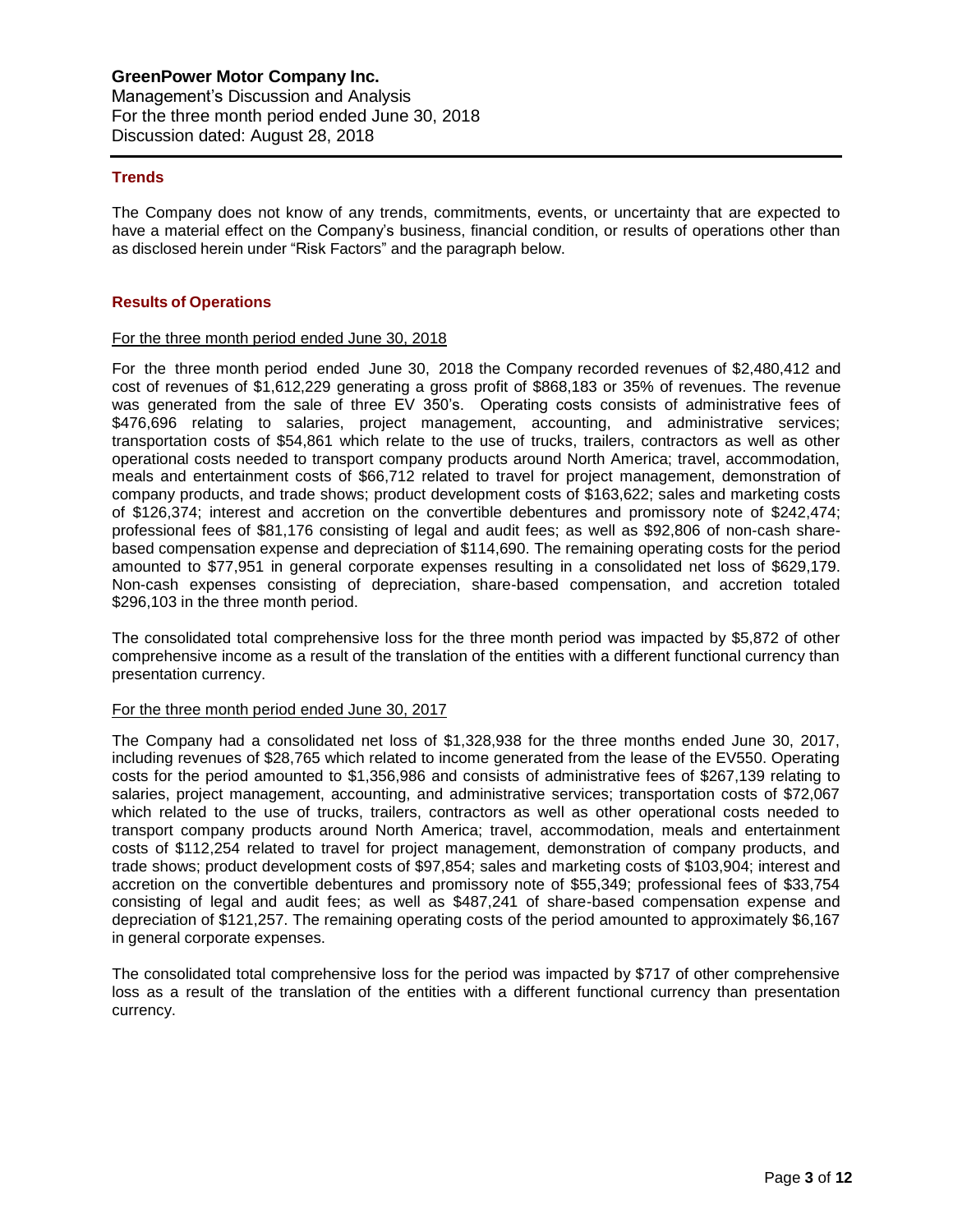Management's Discussion and Analysis For the three month period ended June 30, 2018 Discussion dated: August 28, 2018

Consolidated Condensed Interim Statements of Operations and Comprehensive Income (loss) for the three months ended June 30, 2018

(Unaudited – Prepared by Management) Evernue<br>
2018<br>
Contact Singles<br>
2018<br>
Constantine fees<br>
Porpositering fees<br>
Porpositering fees<br>
Porpositering fees<br>
Porpositering fees<br>
Porpositering fees<br>
Porpositering fees<br>
Porpositering fees<br>
Porpositering fees<br>
Porp 2018 Revenue **8 2,480,412** Cost of Sales 1,612,229 **Gross Profit** 868,183 **Expenses** Administrative fees 476,696 Depreciation 114,690 Foreign exchange loss (gain) (873) Interest and accretion 242,474 Office 53,287 Product development costs 163,622 Professional fees 81,176 Rent and maintenance **25,537** Sales and marketing 126,374 Share-based payments 92,806 Transportation costs 54,861 Travel, accommodation, meals and entertainment 66,712 1,497,362 **Net income (loss) before income taxes** (629,179) **Income tax recovery Net Income (Loss) for the period** (629,179) **Other comprehensive income** Cumulative translation reserve (5,872) **Total comprehensive gain (loss) for the period** \$ (635,051) **Net Income (Loss) for the period** (629,179) Product development costs 163,622 Depreciation 114,690 Interest and accretion 242,474 Share-based payments 92,806 **Adjusted EBITDA (1)** \$ (15,587)

(1)Non IFRS Financial Measures: "Adjusted EBITDA" reflects net income or loss before interest, taxes, share-based payments, depreciation and amortization. Adjusted EBITDA is a measure used by analysts and investors as an indicator of operating cash flow since it excludes the impact of movements in working capital items, non-cash charges and financing costs. Therefore, Adjusted EBITDA gives the investor information as to the cash generated from the operations of a business. However, Adjusted EBITDA is not a measure of financial performance under IFRS and should not be considered a substitute for other financial measures of performance. Adjusted EBITDA as calculated by GreenPower may not be comparable to Adjusted EBITDA as calculated and reported by other companies. The most comparable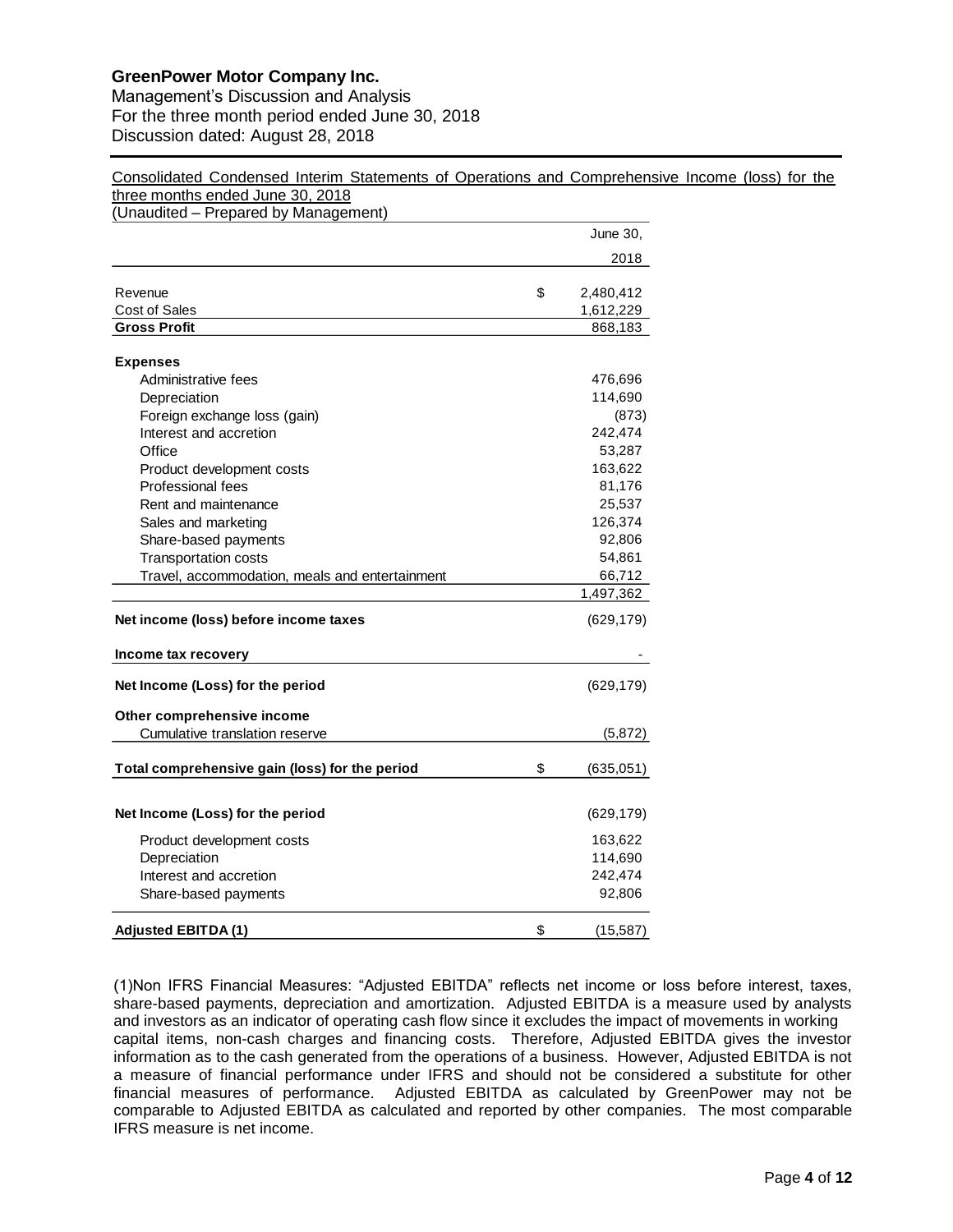Management's Discussion and Analysis For the three month period ended June 30, 2018 Discussion dated: August 28, 2018

# **Selected Quarterly Information**

A summary of selected information for each of the quarters presented below is as follows:

|                                                 | <b>Three Months Ended</b> |           |   |           |    |              |      |               |
|-------------------------------------------------|---------------------------|-----------|---|-----------|----|--------------|------|---------------|
|                                                 |                           | June 30   |   | March 31. |    | December 31, |      | September 30. |
|                                                 | Г                         | 2018      |   | 2018      |    | 2017         |      | 2017          |
| Financial results                               |                           |           |   |           |    |              |      |               |
| Revenues                                        | \$                        | 2,480,412 | S | 3,435,990 | \$ | 20,453       | - \$ | 30,948        |
| Net income (loss) for the period                |                           | (629,179) |   | 665,059   |    | (1,081,095)  |      | (1,001,066)   |
| Basic and diluted loss per share <sup>(1)</sup> |                           | (0.01)    |   | 0.01      |    | (0.01)       |      | (0.01)        |
| Balance sheet data                              |                           |           |   |           |    |              |      |               |
| Working capital                                 |                           | 1,892,871 |   | 2,180,184 |    | 2,056,090    |      | 1,158,588     |
| <b>Total assets</b>                             |                           | 8,814,984 |   | 7,490,466 |    | 6,952,374    |      | 6,222,668     |
| Shareholders' equity                            |                           | 1,662,694 |   | 2,167,745 |    | 1,877,410    |      | 1,935,380     |

(1) Based upon the weighted average number of shares issued and outstanding for the period.

|                                                 | <b>Three Months Ended</b> |             |  |            |           |                            |  |
|-------------------------------------------------|---------------------------|-------------|--|------------|-----------|----------------------------|--|
|                                                 |                           | June 30,    |  | March 31,  |           | December 31, September 30, |  |
|                                                 |                           | 2017        |  | 2017       | 2016      | 2016                       |  |
| <b>Financial results</b>                        |                           |             |  |            |           |                            |  |
| Revenues                                        | \$                        | 28,765 \$   |  | - \$       | - \$      |                            |  |
| Net loss for the period                         |                           | (1,328,221) |  | (888, 792) | (684,822) | (654,421)                  |  |
| Basic and diluted loss per share <sup>(1)</sup> |                           | (0.01)      |  | (0.01)     | (0.01)    | (0.01)                     |  |
| Balance sheet data                              |                           |             |  |            |           |                            |  |
| Working capital (deficiency)                    |                           | 901,578     |  | (111)      | 2,636,798 | 1,310,830                  |  |
| <b>Total assets</b>                             |                           | 5,392,234   |  | 4,519,597  | 5,014,361 | 3,990,166                  |  |
| Shareholders' equity                            |                           | 2,174,280   |  | 2,177,227  | 2,841,573 | 1,511,587                  |  |

(1) Based upon the weighted average number of shared issued and outstanding for the period.

# **Liquidity**

The Company has a Line of Credit with a senior Canadian chartered bank for a maximum amount of US \$2,000,000, bearing interest at the bank's US Base Rate rate plus 1.5% (June 30, 2018 – 6.75%). The Line of Credit is guaranteed by two of the Directors of the Company.

At June 30, 2018, the Company had drawn against its line of credit in the amount of \$1,581,950 and had working capital of \$1,892,871. The Company manages its capital structure and makes adjustments to it, based on available funds to the Company. The Company will continue to rely on additional financings and the sale of its inventory to further its operations and meet its capital requirements to manufacture EV vehicles, complete the Altoona test, initiate construction of the manufacturing facility, and further develop its sales and marketing, engineering, and technical resources.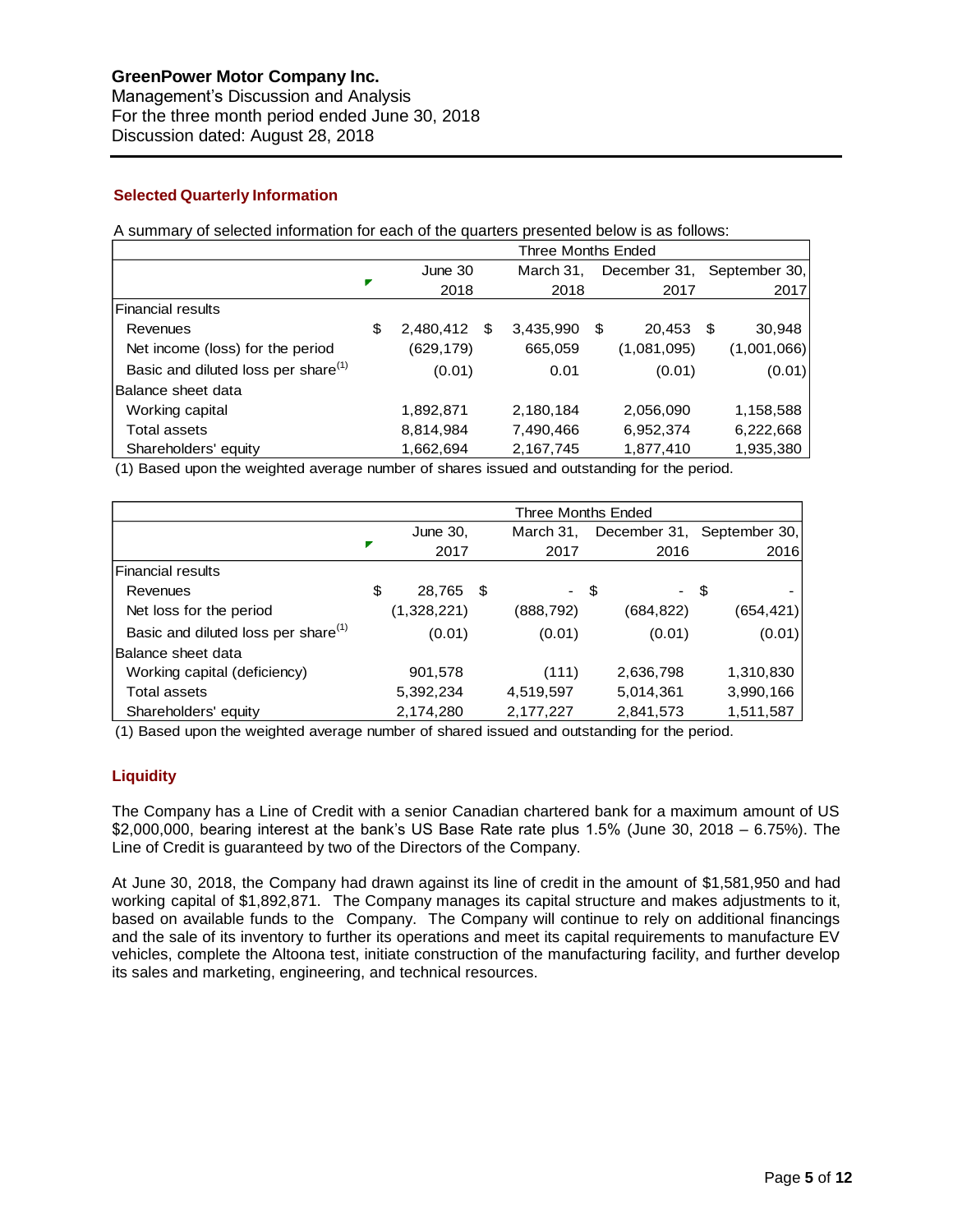## **Capital Resources**

Three month period ended June 30, 2018 and up to the date of this report

Authorized: Unlimited number of common shares without par value Authorized: Unlimited number of preferred shares without par value

The following debentures all with an 8% interest rate and a term of four years were issued during the year ended March 31, 2018:

| <b>Issue Date</b>      | Amount<br>(\$CDN) | Converted<br><b>Amount</b><br>(\$CDN) | Outstanding<br>amount<br>(\$CDN) | Conversion<br><b>Price</b><br>(\$CDN) | <b>Shares</b><br>on<br><b>Conversion</b> |
|------------------------|-------------------|---------------------------------------|----------------------------------|---------------------------------------|------------------------------------------|
| May 17, 2017           | 1,900,000         |                                       | 1,900,000                        | 0.65                                  | 2,923,077                                |
| May 31, 2017           | 250,000           |                                       | 250,000                          | 0.65                                  | 384,615                                  |
| September 25,<br>2017  | 1,476,000         |                                       | 1,476,000                        | 0.40                                  | 3,690,000                                |
| October<br>16,<br>2017 | 2,220,000         | 100,000                               | 2,120,000                        | 0.40                                  | 5,300,000                                |

On May 4, 2018, the Company granted:

- 500,000 options to directors with an exercise price of CDN\$0.50 per share which vest 25% after 4 months and then 25% after years 1, 2 & 3, and with a term of five years.
- 130,000 options to a consultant and employees with an exercise price of CDN\$0.50 per share which vest 25% after 4 months and then 25% after years 1, 2 & 3, and with a term of five years.

## **Investing Activities**

#### For the three month period ended June 30, 2018

See the Operations and Capital Resources sections above for a summary of the Company activities during the three month period ended June 30, 2018.

## **Off-Balance Sheet Arrangements**

As of the date of this filing, the Company does not have any off-balance sheet arrangements that have, or are reasonably likely to have, a current or future effect on the results of operations or financial condition of the Company including, without limitation, such considerations as liquidity and capital resources that have not previously been discussed.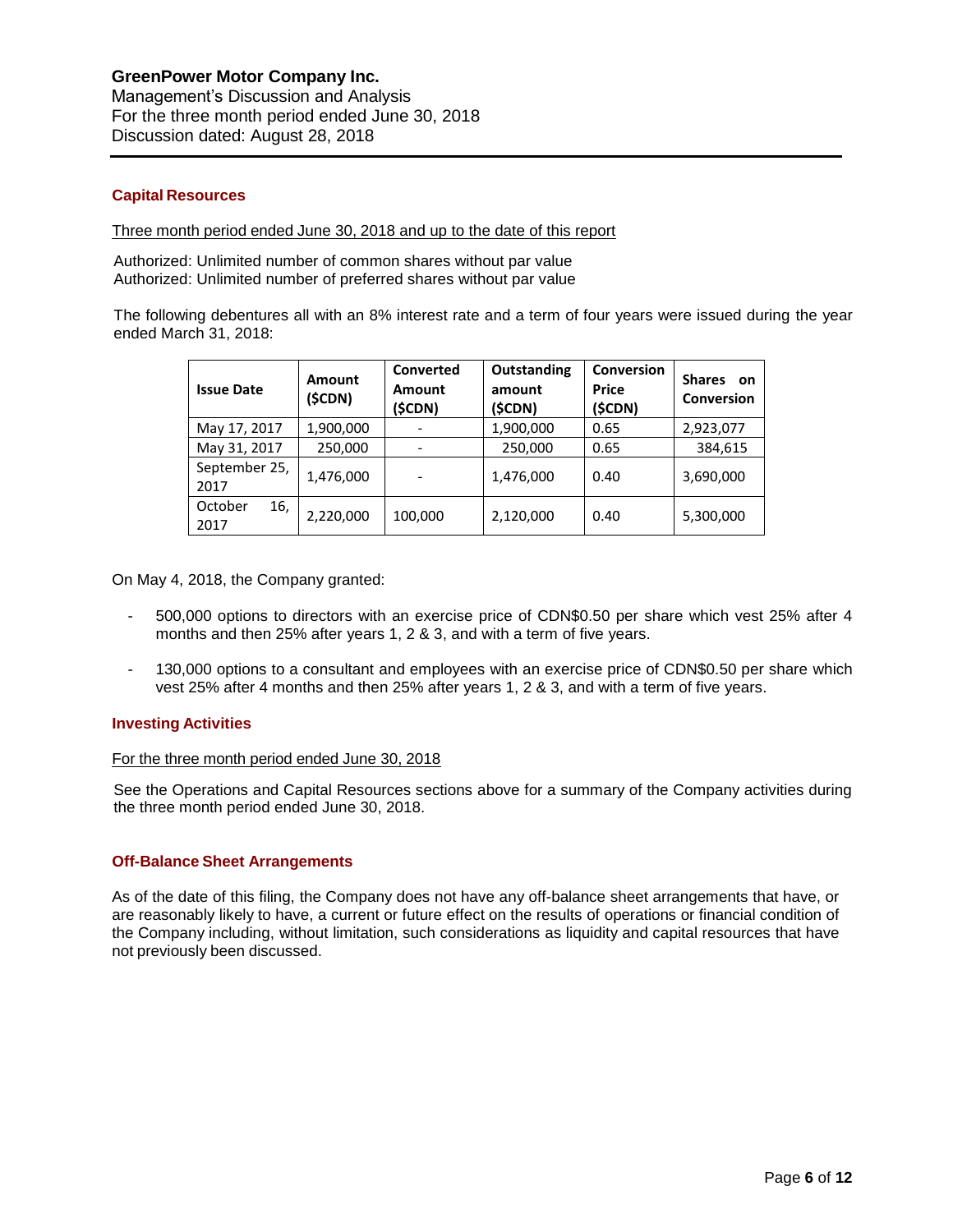Management's Discussion and Analysis For the three month period ended June 30, 2018 Discussion dated: August 28, 2018

# **Related Party Transactions**

A summary of compensation for directors, officers and key management personnel is as follows:

|                                               | June 30, 2018 | <b>Three Months Ended</b> | June 30, 2017 |         |  |
|-----------------------------------------------|---------------|---------------------------|---------------|---------|--|
|                                               |               |                           |               |         |  |
| Salaries, benefits and consulting fees<br>(1) | S             | 152.123                   | SS.           | 122.156 |  |
| Accommodation (2)                             |               | 7.524                     |               | 38,376  |  |
| Truck and trailer rentals (3)                 |               | 42.798                    |               | 35.275  |  |
| Options (4)                                   |               | 56,156                    |               | 420,094 |  |
| Total                                         | S.            | 258,601                   |               | 615,091 |  |

- 1) Salaries and benefits and consulting fees incurred with directors and officers are included in Administrative fees on the Consolidated Condensed Interim Statements of Operations.
- 2) Accommodation expense paid to Stage Coach Landing, Inc., a company that the Chairman of GreenPower is an officer and director. These costs are expensed on the Consolidated Condensed Interim Statements of Operations.
- 3) Truck and trailer rental fees paid to Maple Leaf Equipment Aircraft and Recovery Inc., a company that the Chairman of GreenPower is an officer and director. These costs are included in Transportation costs on the Consolidated Condensed Interim Statements of Operations.
- 4) Amounts recognized for related party stock-based compensation are included in Share-based payments on the Consolidated condensed interim Statements of Operations.

Accounts payable and accrued liabilities at June 30, 2018, included \$nil (March 31, 2018 - \$57,755) owed to officers, directors, companies controlled by directors and officers, and shareholders, which is non-interest bearing, unsecured and has no fixed terms of repayment.

During the period ended June 30, 2018, a company beneficially owned by the Chairman of the Company loaned the Company an additional US \$100,000 bringing the aggregate balance at June 30, 2018 to CDN \$670,000 and US \$100,000 both at a rate of 10% per annum with no fixed terms of repayment.

During the period ended June 30, 2018, there were nil (March 31, 2018 - \$38,034) of shareholder loan repayments.

Loans payable to related parties of \$947,701 at June 30, 2018 (March 31, 2018 - \$756,261) includes the CDN \$670,000 and US \$100,000 loans with terms described above and other loans payable to directors and officers, companies controlled by directors and officers, and shareholders of the Company, which are unsecured and have no fixed terms of repayment.

The outstanding balance of unconverted convertible debentures at June 30, 2018 (Note 10), includes CDN\$3,255,000 owed to directors and companies controlled by directors.

These transactions were measured at the exchange amount, which is the amount agreed upon by the transacting parties.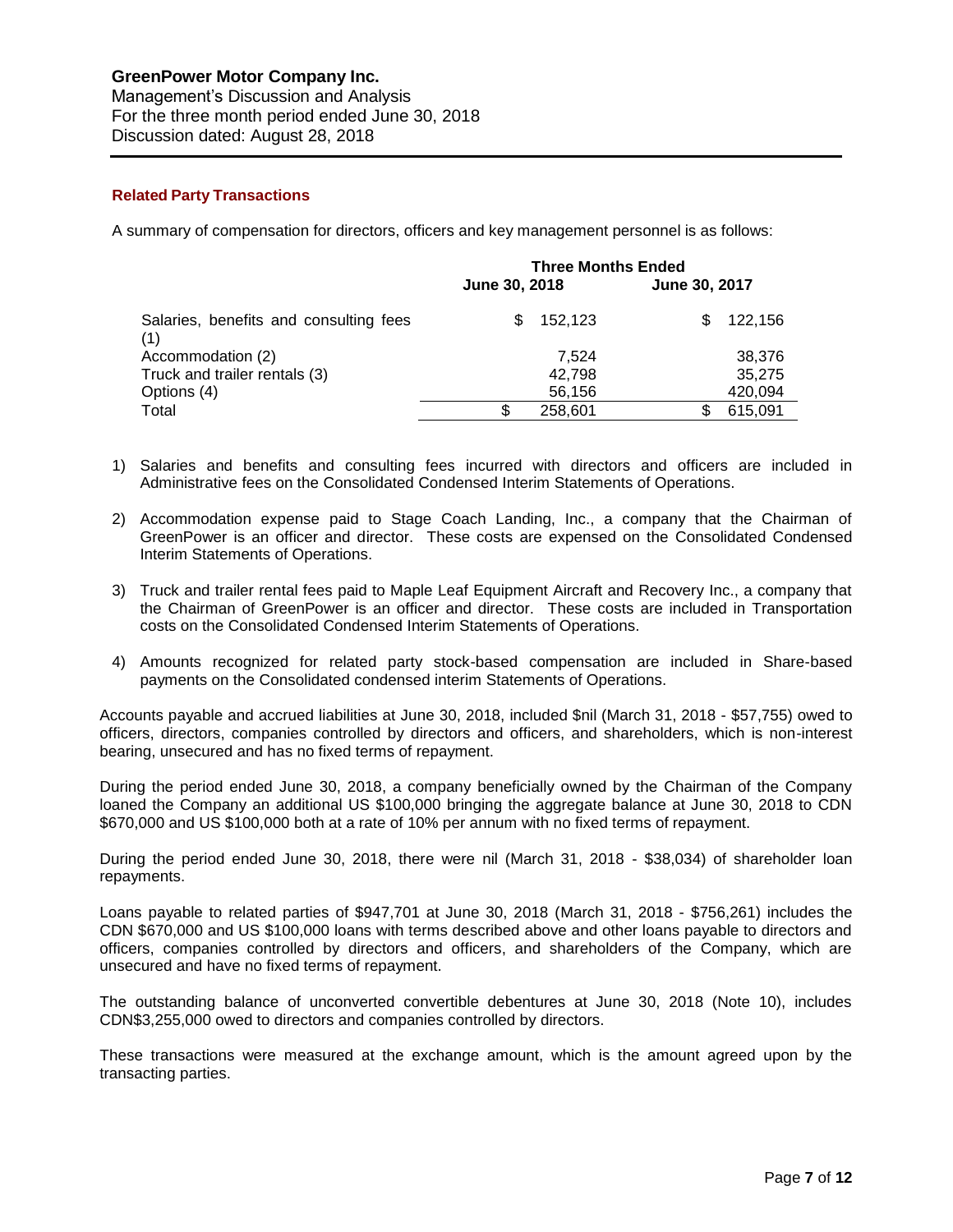Management's Discussion and Analysis For the three month period ended June 30, 2018 Discussion dated: August 28, 2018

## **Critical Accounting Estimates**

The preparation of the financial statements in conformity with IFRS requires management to make estimates and assumptions that affect the reported amounts of assets and liabilities at the date of the financial statements and reported amounts of expenses during the reporting period. Actual outcomes could differ from these estimates.

The financial statements include estimates which, by their nature, are uncertain. The impacts of such estimates are pervasive throughout the financial statements, and may require accounting adjustments based on future occurrences. Revisions to accounting estimates are recognized in the period in which the estimate is revised and the revision affects both current and future periods. Significant assumptions about the future that management has made that could result in a material adjustment to the carrying amounts of assets and liabilities, in the event that actual results differ from assumptions made, relate to, but are not limited to, the following:

- the calculation of the fair value of stock options and warrants issued by the Company
- the determination of the useful life of equipment
- the allocation between debt and equity for the convertible debentures
- the calculation for provision for warranty expense
- the Company's ability to continue as a going concern
- the determination of the discount rate to use to discount the promissory note receivable;
- the determination of categories of financial assets and financial liabilities;
- the determination of the functional currency of each entity within the consolidated Company;

## **Financial Instruments**

The Company's financial instruments consist of the bank line of credit, receivables, promissory note receivable, accounts payable and accrued liabilities, loans payable, promissory note and convertible debentures. It is management's opinion that the Company is not exposed to significant interest, currency or credit risks arising from these financial instruments.

As at June 30, 2018, the Company had working capital of \$1,892,871. The Company's continuing operations are dependent upon its ability to raise capital and generate cash flows from operations.

The Company has exposure to the following financial instrument related risks.

## Credit risk

The Company's exposure to credit risk is on its cash, receivables, and promissory note receivable. The maximum exposure to credit risk is their carrying amounts in the consolidated condensed interim statement of Financial Statements. Cash consists of cash bank balances held in major Canadian and United States financial institutions with a high credit quality and therefore the Company is exposed to minimal risk. The Company assesses the credit risk of its promissory note receivable counterparty on an annual basis and believes it is exposed to minimal credit risk.

## Liquidity risk

The Company ensures that there is sufficient capital in order to meet short-term business requirements, after taking into account the Company's holdings of cash. The Company's cash is invested in a bank and is available on demand. The Company will continue to rely on additional financings to further its operations and meet its capital requirements.

The Company obtained an operating line of credit of US \$2,000,000 from BMO Bank of Montreal to facilitate the manufacturing of customer orders. At June 30, 2018, the line of credit was drawn in the amount of US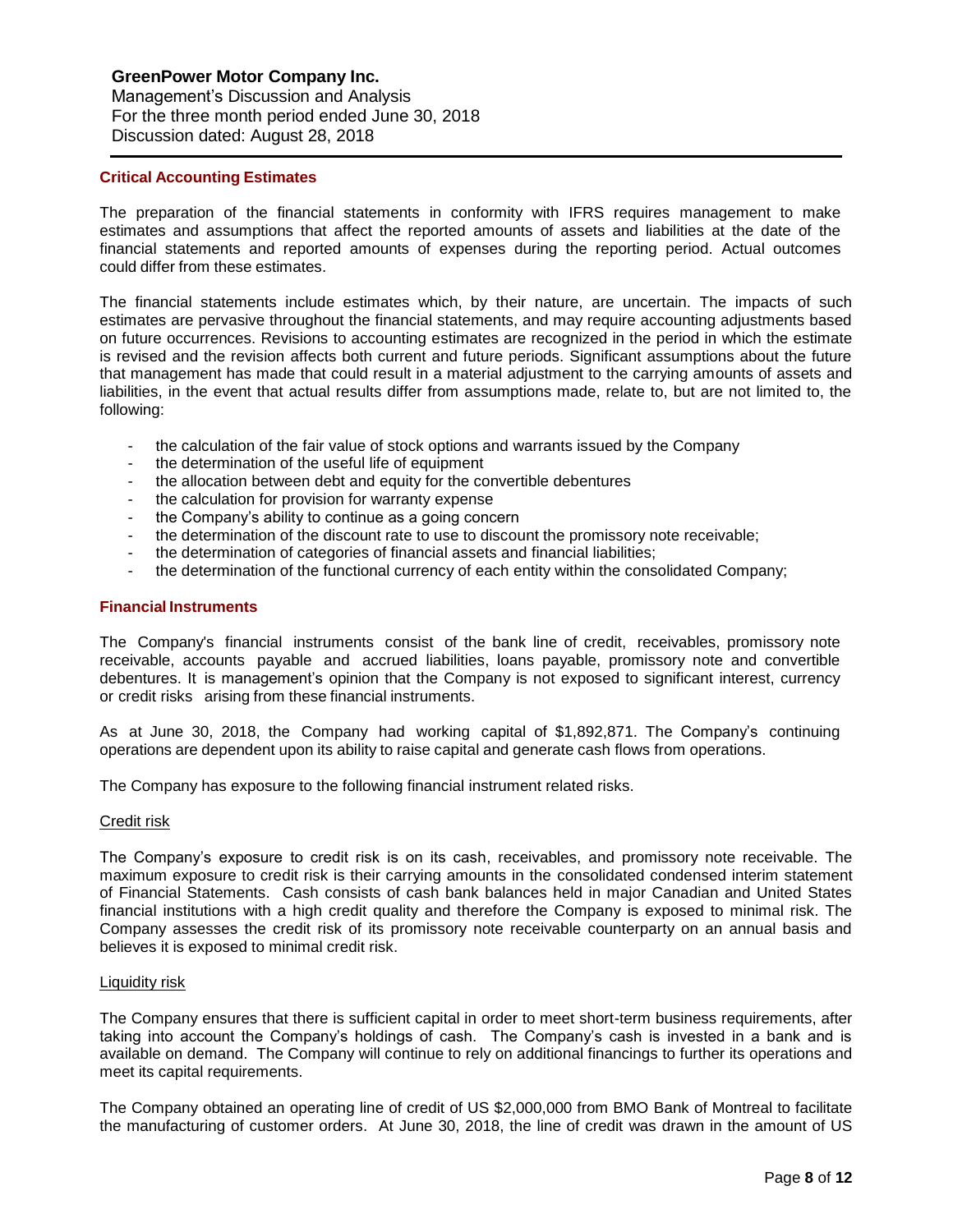Management's Discussion and Analysis For the three month period ended June 30, 2018 Discussion dated: August 28, 2018

\$1,581,950. Subsequent to the reporting period, accounts receivable of \$2,224,200 was paid which resulted in a reduction in the line of credit.

#### Market risks

Market risk is the risk of loss that may arise from changes in market factors such as interest rates and foreign exchange. The Company believes interest rate risk is not material.

The Company is exposed to foreign exchange risk as it conducts business in both the United States and Canada. Management monitors its foreign currency balances; the Company does not engage in any hedging activities to reduce its foreign currency risk.

At June 30, 2018, the Company was exposed to currency risk through the following monetary assets and liabilities in CDN Dollars.

|                                          | CDN\$         |
|------------------------------------------|---------------|
| GST receivable                           | \$137,500     |
| Promissory note receivable               | \$1,000,000   |
| Accounts payable and accrued liabilities | \$(15,618)    |
| Loans payable to related parties         | \$(670,000)   |
| Convertible debentures                   | \$(3,731,217) |

Based on the net exposure and assuming all other variables remain constant, a 10% change in the appreciation or depreciation of the Canadian dollar relative to the US dollar would result in a change of approximately \$327,910 to other comprehensive income/loss.

## **Capital Management**

The capital structure of the Company consists of cash and equity attributable to the common shareholders, consisting of share capital and deficit.

There has been no change with respect to the overall capital risk management strategy during the three months ended June 30, 2018. The Company is not subject to any externally imposed capital requirement.

## **Outlook**

For the immediate future, the Company intends to:

- facilitate demonstrations of its EV Stars, EV250 and Synapse 72 across the US and Canada
- manufacture the remaining EV350's for the City of Porterville, six Synapse 72 school buses pursuant to customer orders and ten EV Stars
- conduct the Altoona test
- initiate the construction of the manufacturing facility in Porterville, California
- further develop its sales and marketing, engineering and technical resources.

#### **Capitalization and Outstanding Security Data**

The total number of common shares issued and outstanding is 93,437,453 as of the date hereof. There are no preferred shares issued and outstanding.

An incentive stock option plan was established for the benefit of directors, officers, employees and consultants of the Company. As of June 30, 2018, there are 9,127,217 options granted and outstanding. The total number of common share warrants outstanding as of the date hereof is 13,448,148.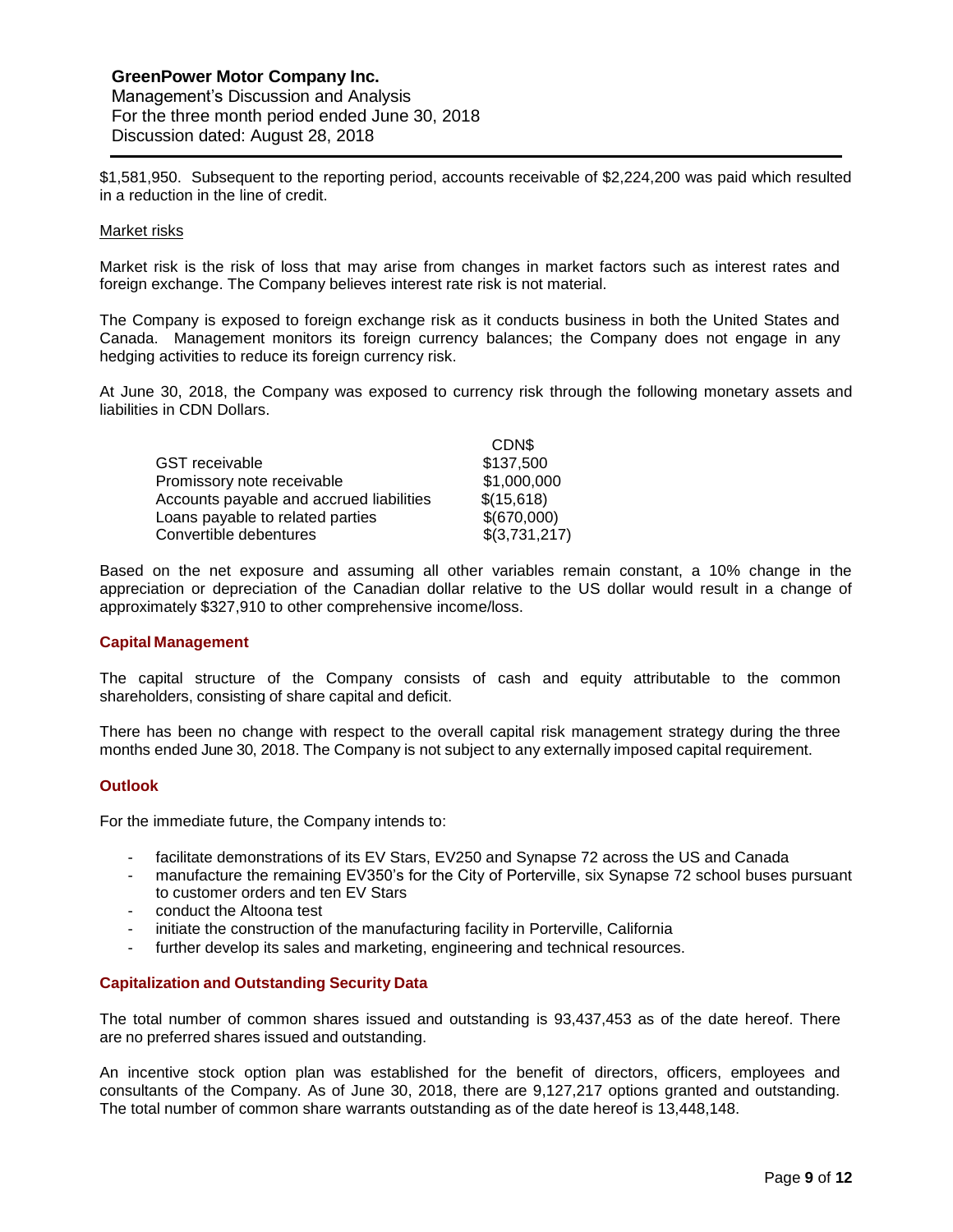#### **Disclosure of Internal Controls**

Management has established processes to provide them sufficient knowledge to support representations that they have exercised reasonable diligence that (i) the financial statements do not contain any untrue statement of material fact or omit to state a material fact required to be stated or that is necessary to make a statement not misleading in light of the circumstances under which it is made, as of the date of and for the periods presented by the financial statements, and (ii) the financial statements fairly present in all material respects the financial condition, results of operations and cash flow of the Company, as of the date of and for the periods presented.

In contrast to the certificate required for non-venture issuers under National Instrument 52-109, Certification of Disclosure in Issuers' Annual and Interim Filings ("NI 52-109"), the Venture Issuer Basic Certificate does not include representations relating to the establishment and maintenance of disclosure controls and procedures ("DC&P") and internal control over financial reporting ("ICFR"), as defined in NI 52-109. In particular, the certifying officers filing this certificate are not making any representations relating to the establishment and maintenance of:

(i) controls and other procedures designed to provide reasonable assurance that information required to be disclosed by the issuer in its annual filings, interim filings or other reports filed or submitted under securities legislation is recorded, processed, summarized and reported within the time periods specified in securities legislation; and

(ii) a process to provide reasonable assurance regarding the reliability of financial reporting and the preparation of financial statements for external purposes in accordance with the issuer's GAAP (IFRS).

The issuer's certifying officers are responsible for ensuring that processes are in place to provide them with sufficient knowledge to support the representations they are making in the certificate. Investors should be aware that inherent limitations on the ability of certifying officers of a venture issuer to design and implement on a cost effective basis DC&P and ICFR as defined in NI 52-109 may result in additional risks to the quality, reliability, transparency and timeliness of interim and annual filings and other reports provided under securities legislation.

#### **Risk Factors**

Investing in the common shares of the Company involves risk. Prospective investors should carefully consider the risks described below, together with all of the other information included in this MD&A before making an investment decision. If any of the following risks actually occurs, the business, financial condition or results of operations of the Company could be harmed. In such an event, the trading price of the common shares could decline and prospective investors may lose part or all of their investment.

#### No Operating History

The Company has not paid any dividends and may not produce earnings or pay dividends in the immediate or foreseeable future.

#### Reliance on Management

The Company is relying solely on the past business success of its directors and officers. The success of the Company is dependent upon the efforts and abilities of its directors, officers and employees. The loss of any of its directors, officers or employees could have a material adverse effect upon the business and prospects of the Company.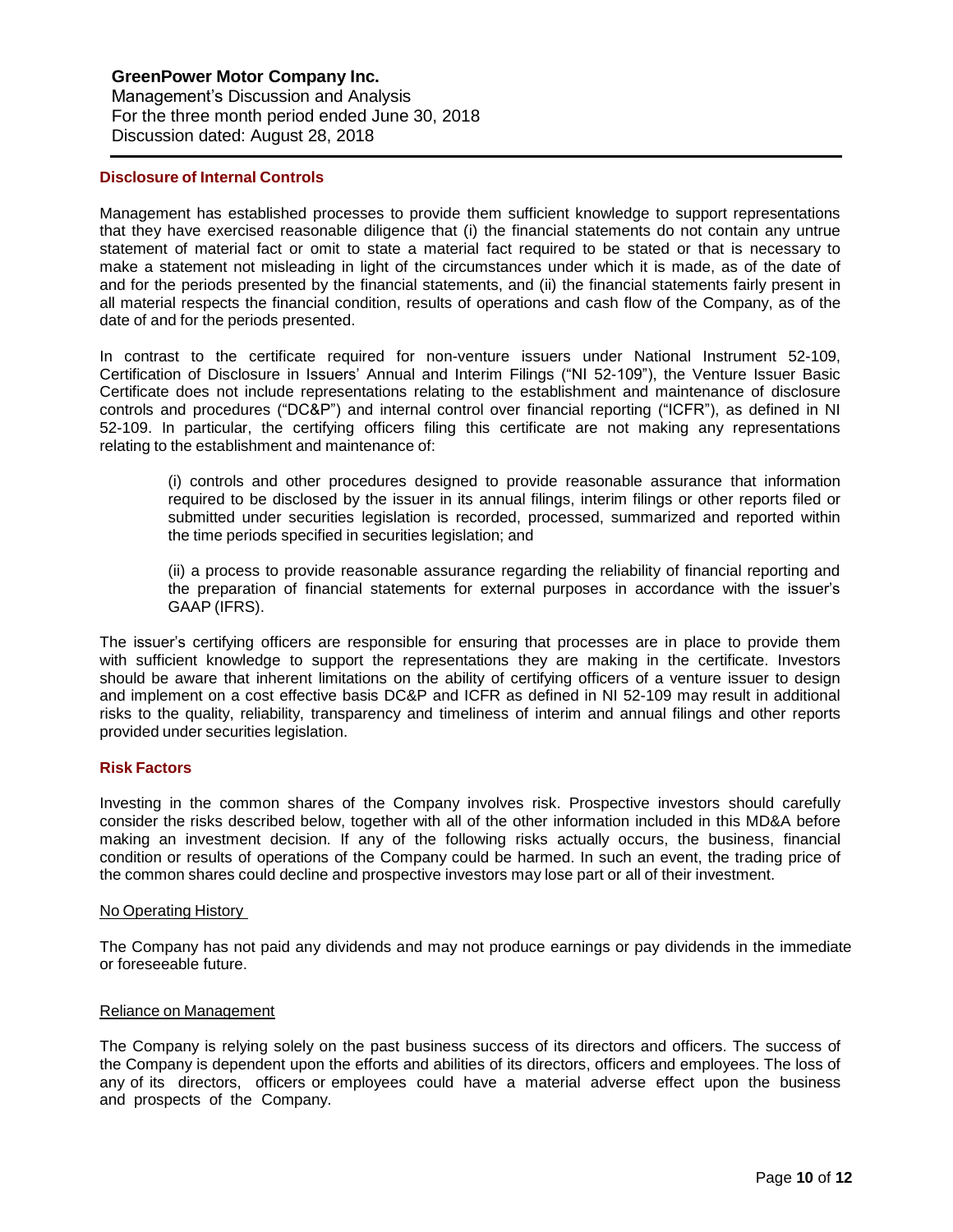#### Operational Risk

The Company is exposed to many types of operational risks that affect all companies. Operational risk is the risk of loss resulting from inadequate or failed internal processes, people and/or systems. Operational risk is present in all of the Company's business activities, and incorporates exposure relating to fiduciary breaches, product liability claims, product recalls, regulatory compliance failures, legal disputes, business disruption, technology failures, business integration, damage to physical assets, employee safety, dependence on suppliers, foreign exchange fluctuations, insurance coverage and rising insurance costs. Such risks also include the risk of misconduct, theft or fraud by employees or others, unauthorized transactions by employees, operational or human error or not having sufficient levels or quality of staffing resources to successfully achieve the Company's strategic or operational objectives.

As a result of the acquisition of land in Porterville described in the Investing Activities section, the Company is subject to the risks normally associated with the construction of a manufacturing facility, including, but not limited to, construction delays, natural disasters, labour disputes, cost overruns, insufficient financing and requirements for governmental permits or approvals.

The occurrence of an event caused by an operational risk that is material could have a material adverse effect on the Company's business, financial condition, liquidity and operating results.

#### Volatile Operating Results

Our orders with our customers generally require time-consuming customization and specification. We incur significant operating expenses when we are building a bus prior to sale or designing and testing a new bus. If there are delays in the sale of buses to customers, such delays may lead to significant fluctuations in results of operations from quarter to quarter, making it difficult to predict our financial performance on a quarterly basis.

#### Competition in the industry

The Company competes against a number of existing manufacturers of all-electric buses, traditional diesel buses and other buses with various models based on size, purpose or performance features. The Company competes in the non-diesel or alternative fuel segment of this market. There are existing competitors in the various market segments with the potential for future competitors.

#### Provision for Warranty Costs

The Company offers warranties on the transit, charter and school buses it sells. Management estimates the related provision for future warranty claims based on historical warranty claim information as well as recent trends that might suggest past cost information may differ from future claims. Factors that could impact the estimated claim information include the success of the Company's productivity and quality initiatives as well as parts and labour costs. Actual warranty expense will differ from the provisions which are estimated by management based on assumptions

#### Sales and Marketing

Presently, the initial price of the Company's products are higher than a traditional diesel bus. There are some grants and subsidies that are available to offset these higher prices. Sales of Company products may also be impacted by the current market price of diesel fuel, along with the values placed on avoiding other ancillary costs such as noise and vehicle emissions. The Company's products are based on emerging technologies which seek to provide operators and users with vehicles that are all-electric, emission free, and with reduced noise. Any change in these factors could have an impact on the market adoption of the Company's products.